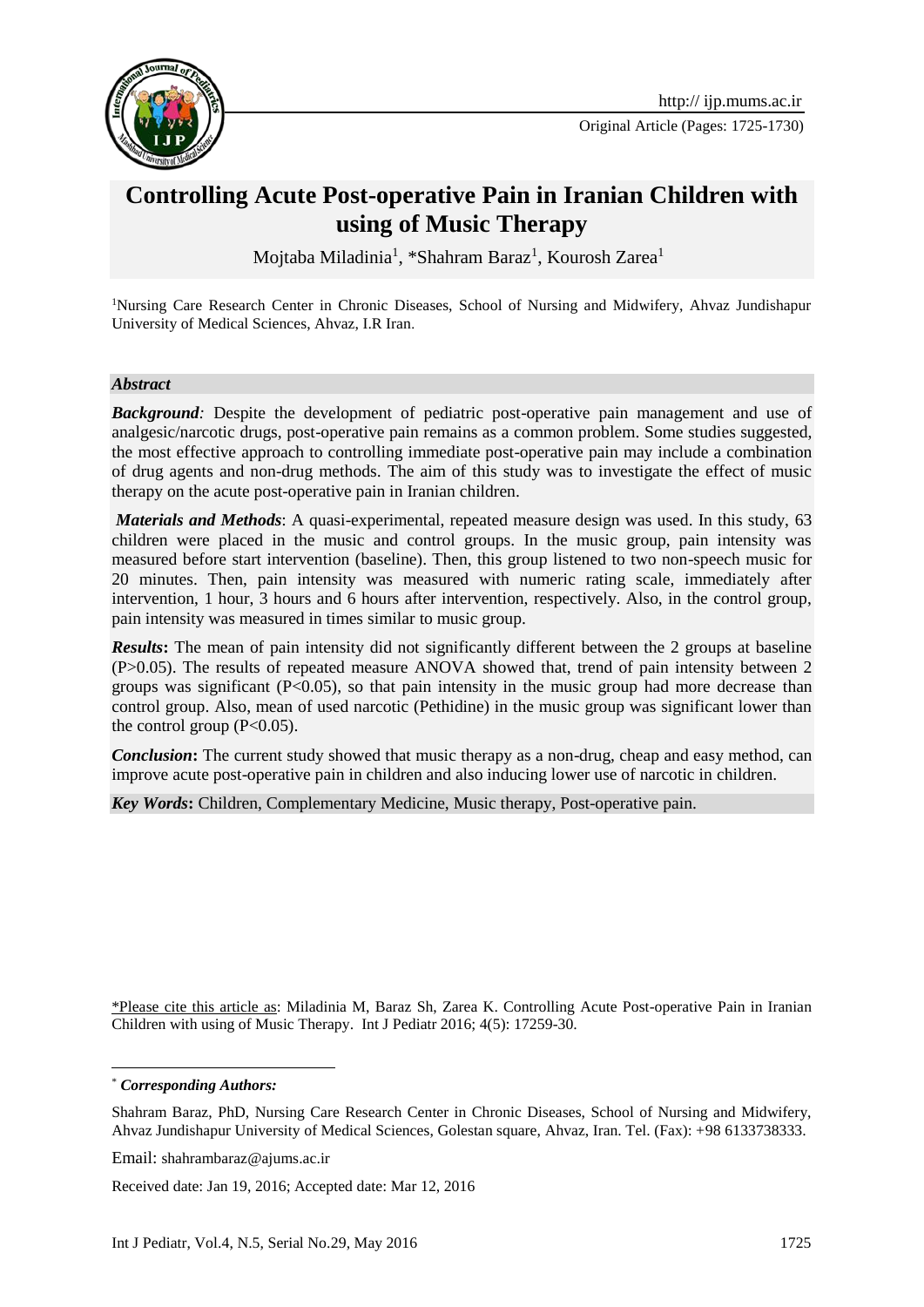# **1- INTRODUCTION**

Post-operative pain in the immediate period after surgery, is one of the main concerns of health teams [\(1\)](#page-4-0) and also its inevitable consequence of operative procedures [\(2\)](#page-4-1). Despite the development of pediatric post-operative pain management and use of analgesic/narcotic drugs, postoperative pain remains as a common problem; because of difficulty in pain assessment and concerns about side effects of opioid analgesics in pediatric [\(1,](#page-4-0) [2\)](#page-4-1). Although pain is a predictable part after surgery, inadequate management of postoperative pain is common [\(3,](#page-4-2) [4\)](#page-5-0). Approximately, patients under surgery, experience moderate to severe postoperative pain by 80 percent [\(5\)](#page-5-1). Uncontrolled acute post-operative pain in pediatric can cause activation of physiological/biochemical stress response which inducing impaired endocrine, metabolic, pulmonary, cardiovascular, neurologic and immunologic functions [\(4,](#page-5-0) [6\)](#page-5-2). For example, physiologic changes to post-operative pain are increase in respiration and heart rate, and blood pressure, sleep disturbance, sweating, crying, flushing or pallor, nausea and muscle tension [\(4\)](#page-5-0). Associated with these side-affects are economic and medical implications and patient dissatisfaction with medical care [\(7\)](#page-5-3). Also, post-operative pain inducing stress, anxiety and fear in children and their families [\(1,](#page-4-0) [8\)](#page-5-4).

Controlling post-operative pain is important to improve clinical outcome and patients comfort [\(9\)](#page-5-5). Use of narcotics for controlling pain is not always sufficiently effective and also may have undesired side-effects, especially in pediatric [\(1,](#page-4-0) [10,](#page-5-6) [11\)](#page-5-7). Some studies suggested, the most effective approach to controlling immediate post-operative pain may include a combination of drug agents and non-drug methods [\(1,](#page-4-0) [12\)](#page-5-8). Hence, use of non-drug methods might help to improve pain. Music therapy is a Cognitive-behavioral

method which occupies the patient's mind lead to soothing, and also allows the patient to escape from own world [\(3,](#page-4-2) [13,](#page-5-9) [14\)](#page-5-10). But, studies which investigated to effects of music therapy on the acute postoperative pain in pediatric, are limited and also we have no study in this subject in pediatric in Iran country. Hence, the aim of this study was to investigate the effect of music therapy on the acute post-operative pain among children, in Iran.

# **2- MATERIALS AND METHODS**

# **2-1. Design and settings**

A quasi-experimental, repeated measure design was used in 2015-2016 (3 months). This study was conducted at the researching-teaching hospitals affiliated to Ahvaz Jundishapur University of Medical Sciences, Southwest of Iran. Based on the Poukak formula, the sample size determined at least 30.99 patients in each group. Finally, with considering a drop-out rate of 10%, 33 patients elected for each group.

$$
n = \frac{(z_{1-\frac{\alpha}{2}} + z_{1-\beta})^2 (s_1^2 + s_2^2)}{(\overline{x}_1 - \overline{x}_2)^2}
$$
  
\n
$$
(z_{1-\frac{\alpha}{2}} + z_{1-\beta})^2 = (1.96 + 0.84)^2 = 7.84
$$
  
\n
$$
(s_1^2 + s_2^2) = (2.33^2 + 2.17^2) = 10.12
$$
  
\n
$$
(\overline{x}_1 - \overline{x}_2)^2 = (7.06 - 8.66)^2 = 2.56
$$
  
\n
$$
n = \frac{10.12 \times 7.84}{2.56} = 30.99
$$

#### **2-2. Inclusion and exclusion criteria**

- Eligibility criteria included:
- being 8 to 18 years old;
- being undergoing general anesthesia;
- did not have a prior history of pain which not induced by surgery;
- did not have a prior history of major surgery in 6 months ago;
- did not have history of underlying diseases such as diabetes;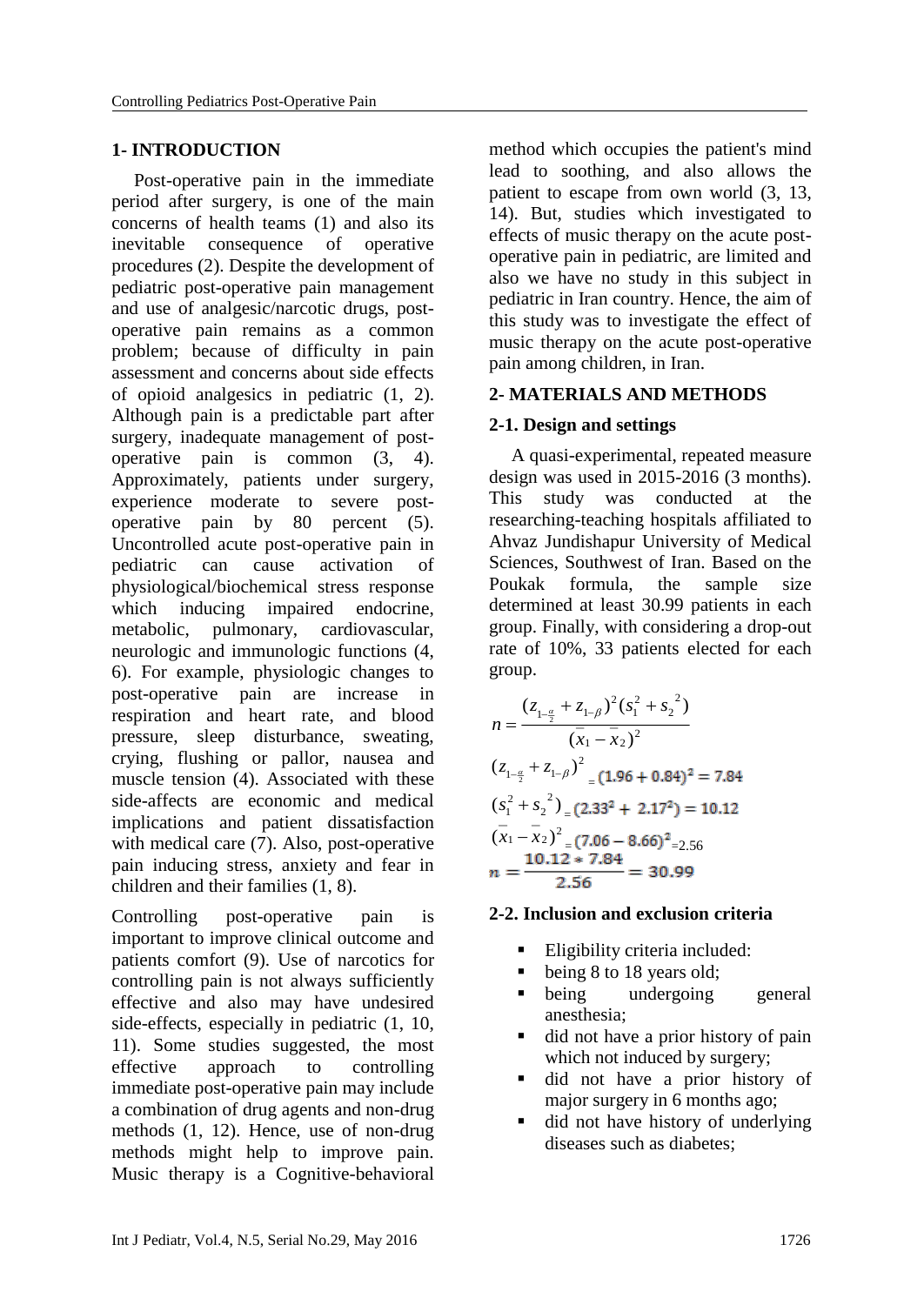- did not have a sever side-affects after surgery (such as haemorrhagia, transfer to ICU and etc.);
- did not have a problem in hearing.

Eligibility criteria during study included:

- discharge or transfer to other hospitals;
- deterioration in the patient condition;
- unwillingness to continue the study.

Flowchart of the study is shown in **(Figure.1).** Finally, after drop-out participant during study, the data of 63 children were analyzed (32 children in music group and 31 children in control group).

# **2-3. Measure and data collection**

The data of study were collected using a participants' characteristics form (consist of age, gender, residence and type of surgery) and numeric rating scale (NRS) for pain intensity. NRS is a 10 cm ruler tool and higher score indicates higher pain intensity. The NRS has validity including sensitivity for acute postoperative pain in pediatrics [\(15\)](#page-5-11).

# **2-4. Methods**

We were starting intervention, one hour after surgery in the pediatric surgery ward, when children were thoroughly oriental. First, the purpose of study was explained to the patient and families. Then, in the music group, pain intensity was measured before start intervention (baseline). Then, this group listened to two non-speech musics (nature sounds such as sounds of water, birds, ocean and etc.) for 20 minutes. The music selected was light, and soft rhythm with 50-60 beats per Minute. Then, pain intensity was measured, immediately after intervention, 1 hour, 3 hours and 6 hours after intervention, respectively. During music therapy a nurse stayed with the children. For play music, used Mp3 player and headphones (for masking environmental sounds). Also, in the control group, pain intensity was measured in times similar to music group.

# **2-5. Data analysis**

The analysis of data was carried out by SPSS version 16 and P-value  $\leq 0.05$  was considered significant. Chi-square and in depended t-test were used for comparison of participants' characteristics between two groups. Also, repeated measure ANOVA used for trend of pain intensity over time in each group and comparison between them.



Figure1- Consort flow chart of Randomized Controlled Trial (RCT)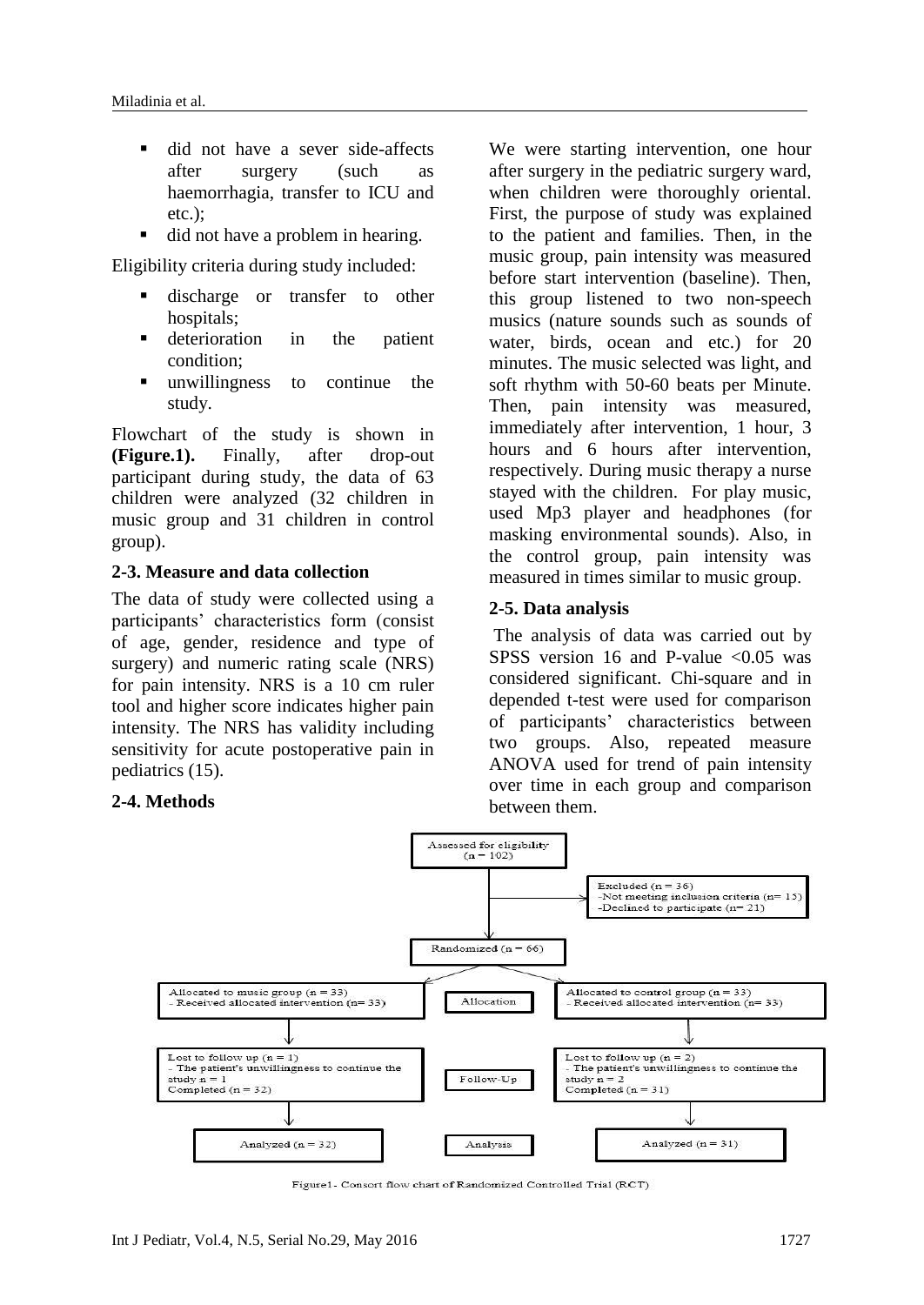# **3- RESULTS**

On the basis of the findings, the most of pediatric were male (53.9%), urban (74.6%) and under Abdominal surgeries (36.3%). We had no significant difference of all participants' characteristics between two groups. Therefore, pediatric of two groups were identical (**Table.1**). The mean of pain intensity did not significantly different between the two groups at baseline  $(P=0.806)$ . In the music group, was observed decrease in pain intensity, immediately after intervention (=point 1 of measuring). Also, in the control group was observed decrease pain intensity in point 1 (first measuring after baseline). But decrease in music group was more than control group. One hour after intervention in the music group, we have increase in pain intensity, although it was still lower than the baseline and had a significant difference with that. In the music group, from 1 hour after intervention to the 6 hours after intervention was observed a slight increase in mean of pain intensity; whereas, in the control group from 1 hour after intervention to the 6 hours after intervention was observed a slight decrease in mean of pain intensity. But finally, in the end point (6 hours after intervention), mean of pain intensity in the two groups was equal, approximately (**Figure.2**).

Also, mean of used narcotic (Pethidine) in the music group was significant lower than the control group (P=0.008) (**Table. 2**).

| <b>Table1</b> : Comparison of participants characteristics between two groups [Mean $\pm$ SD or number(%)] |
|------------------------------------------------------------------------------------------------------------|
|------------------------------------------------------------------------------------------------------------|

| Variables       | Music group      | Control group    | P- value |
|-----------------|------------------|------------------|----------|
|                 | $(n=32)$         | $(n=31)$         |          |
| Age             | $14.26 \pm 2.88$ | $15.05 \pm 3.06$ | 0.284    |
| Gender          |                  |                  |          |
| Male            | $18(56.2\%)$     | 16(51.6%)        | 0.701    |
| Female          | 14(43.7%)        | 15(48.3%)        |          |
| Residences      |                  |                  |          |
| Urban           | 21(66.7%)        | 26(58.8%)        | 0.121    |
| Rural           | $11(33.3\%)$     | $5(41.2\%)$      |          |
| Type of surgery |                  |                  |          |
| Abdominal       | $13(40.6\%)$     | 11(35.48%)       |          |
| Orthopedic      | $4(12.5\%)$      | $5(16.1\%)$      | 0.091    |
| Urologic        | 6(18.7%)         | $5(16.1\%)$      |          |
| Other           | $9(28.1\%)$      | 10(32.25%)       |          |

#### Estimated Marginal Means of Pain in each point



**Fig.2**: Trend of pain severity in both groups over time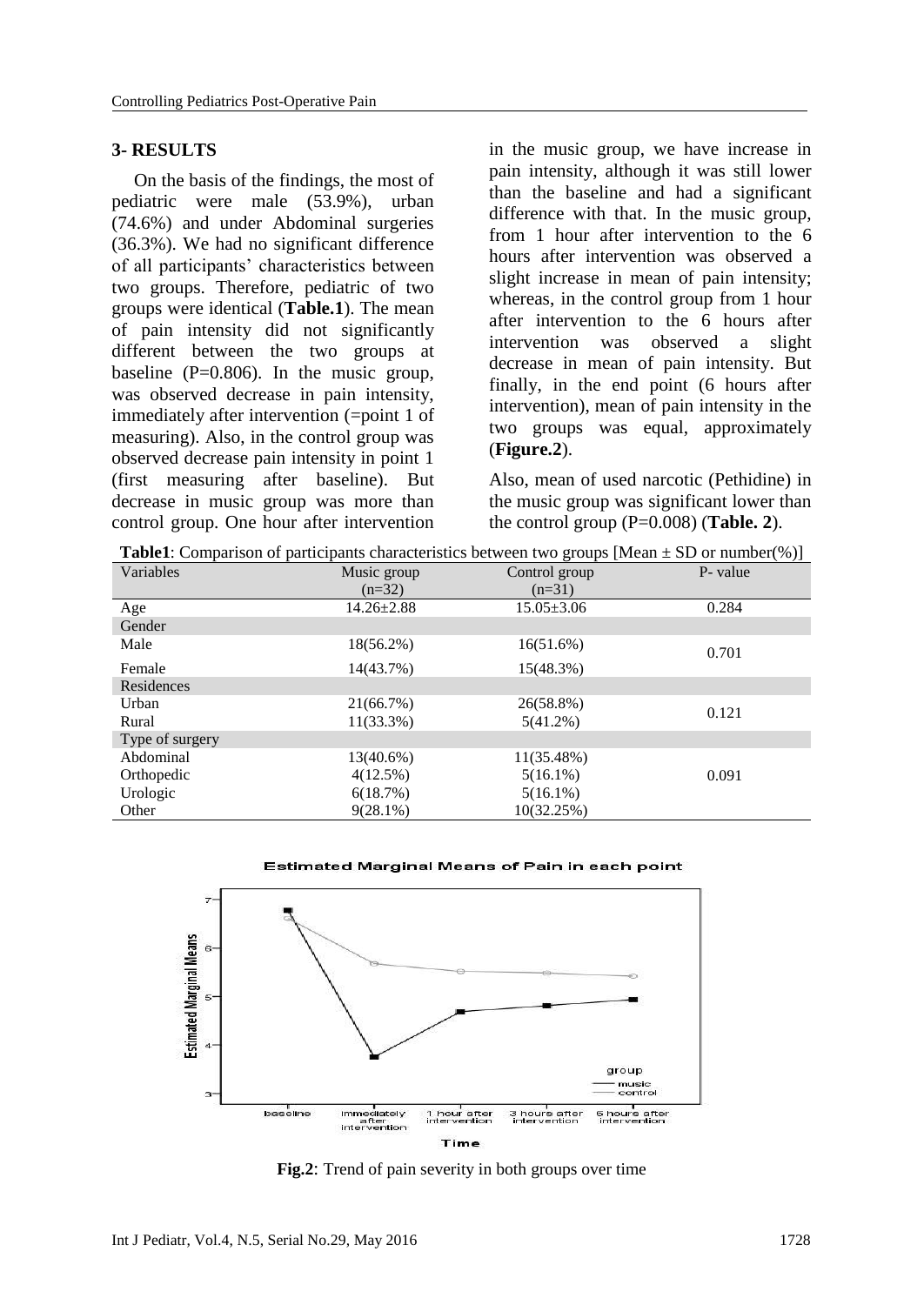| Narcotic                   | Music group<br>$(n=32)$ | Control group<br>$(n=31)$ | P- value |
|----------------------------|-------------------------|---------------------------|----------|
| Mean of used narcotics mg) | $0.7 \pm 0.22$          | l.1 $\pm$ 0.38 $\,$       | $0.008*$ |

**Table2**: Comparison of received PRN drugs between two groups (Mean  $\pm$  SD)

Independent t-test was used.  $*$  P- value  $< 0.05$ .

## **4- DISCUSSION**

These study finding showed that, nonspeech music therapy can improve pediatrics' acute post-operative pain and also can reduce in the use of opioids. Study by Sunitha Suresh et al. (2015 ) showed that, Audio/music therapy reduced post-surgical pain in pediatric undergoing major surgeries [\(16\)](#page-5-12). In the randomized clinical trial by Yu et al. (2009) on the children with cerebral palsy undergoing acupuncture, showed that music therapy has no effect on the pain during acupuncture [\(17\)](#page-5-13). Difference in patients which were undergoing study and difference in pain assessment tools and type of procedure, difference in culture and ethnicity may be the causes of difference in results. Also, in the one systematic review and meta-analysis of randomized controlled trial (2015) on the effects of perioperative music interventions in children undergoing surgery (26 full text were evaluated), demonstrated that music interventions have effect in reducing post-surgery pain, in pediatric [\(18\)](#page-5-14).

Beside, use of music therapy for controlling post-surgery pain can lead to decreasing undesired side-affects, decreasing medical costs, increasing patients' satisfaction, increase in adherence health care by patients, decreasing fear and anxiety and lower use of drugs. Also, music therapy as a nondrug, easy and safe intervention is acceptably by majority of patients [\(19\)](#page-5-15).

Surgical nurses have a key role in the care of patients with pain, and because they spend much time with patients. Hence they can with use of non-drug methods such as music therapy, help to controlling pain

after surgery [\(19,](#page-5-15) [20\)](#page-5-16). Finally, we suggesting similar studies in future are needed with larger sample sizes and in different ethnicities with longer follow-up post-operative pain periods.

# **5- CONCLUSION**

Finally, this study showed that music therapy as a non-drug, cheap and easy method, can improve acute post-operative pain in children and also inducing lower use of narcotic in children. Therefore, hospital staff (specially, nurses), should pay attention to this approach in clinical practice and knowledge of them, regarding the application of this method should be increased for controlling acute postoperative pain in children.

# **6- CONFLICT OF INTEREST:** None.

# **7- ACKNOWLEDGMENT**

This investigation was supported by research center of Ahvaz Jundishapur University of Medical Sciences, Iran. Authors also thank of the all children, parents and staff for participate in this study.

#### **8- REFRENCES**

<span id="page-4-0"></span>1. Economidou E, Klimi A, Vivilaki VG, Lykeridou K. Does music reduce postoperative pain? A review. Health Science J 2012; 6(3):365-77.

<span id="page-4-1"></span>2. Lee JY, Jo YY. Attention to postoperative pain control in children. Korean J Anesthesiol 2014; 66(3):183-88.

<span id="page-4-2"></span>3. Özer N, Özlü ZK, Arslan S, Günes N. Effect of Music on Postoperative Pain and Physiologic Parameters of Patients After Open